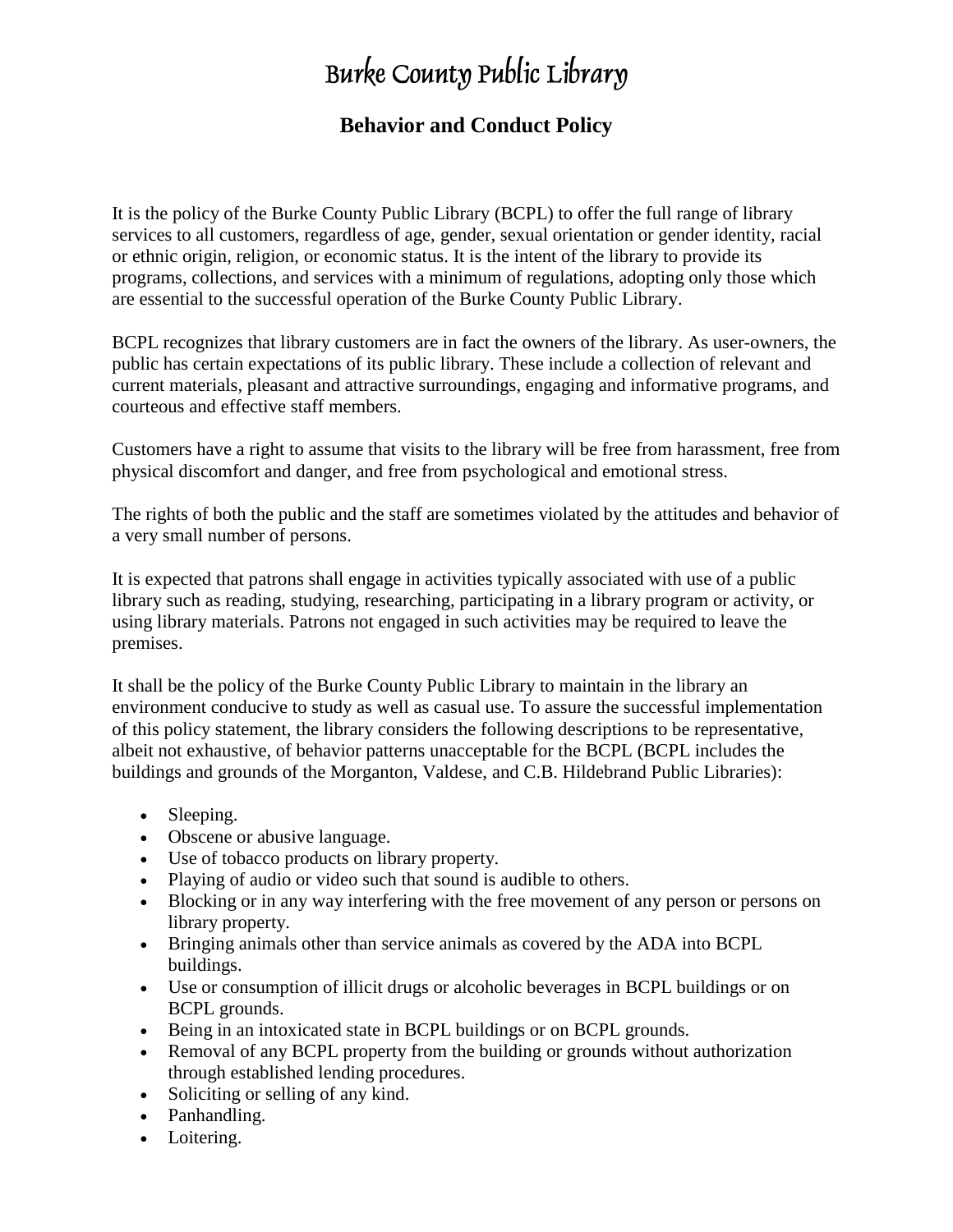- Distribution of leaflets or posting notices without authorization through established BCPL policies and procedures.
- Use of library telephones unless approved by BCPL personnel.
- Consumption of food or beverages in non-designated areas in BCPL buildings.
- Following staff or customers around BCPL buildings and/or BCPL grounds, or other harassing behavior such as staring or other intimidating acts.
- Rearranging of any furniture in BCPL buildings or rearranging equipment in BCPL buildings without prior authorization by BCPL staff.
- Engaging in disorderly conduct, committing a nuisance, or unreasonably disturbing and offending BCPL customers.
- Carrying weapons of any sort.
- Entering facilities of BCPL without footwear and/or shirt.
- Purposely circumventing computer security or timing software or otherwise tampering with library computers or the library network.
- Having body odor or personal hygiene that interferes with other patrons' and/or staffs' ability to use library facilities.
- Making unreasonable use of restrooms including laundering items and bathing.
- Sexual activity of any kind.
- Unauthorized use of outside power outlets located on the library building or library premises.

## **North Carolina General Statutes Concerning Behavior**

G.S. 14-33 Misdemeanor assaults, batteries, and affrays.

- G.S. 14-76 Larceny, mutilation, or destruction of public records and papers.
- G.S. 14-127 Willful and wanton injury to real property.
- G.S. 14-132 Disorderly conduct in and injuries to public buildings and facilities.
- G.S. 14-134 Trespass on land after being forbidden.
- G.S. 14-159-13 Second degree trespass.
- G.S. 14-190.9 Indecent exposure.
- G.S. 14-204.1 Loitering for the purpose of engaging in prostitution offense.
- G.S. 14-277.1 Communicating threats.
- G.S. 14-398 Theft or destruction of property of public libraries, museums, etc.
- G.S. 153A-266 Powers and duties of trustees.

Library staff shall address disruptive behavior/s as below. Preference will be given to management and supervisory staff to address patrons. In any case, especially where they may not feel safe, staff may contact law enforcement regarding disruptive behaviors by patrons and request their assistance.

### **General Procedures**